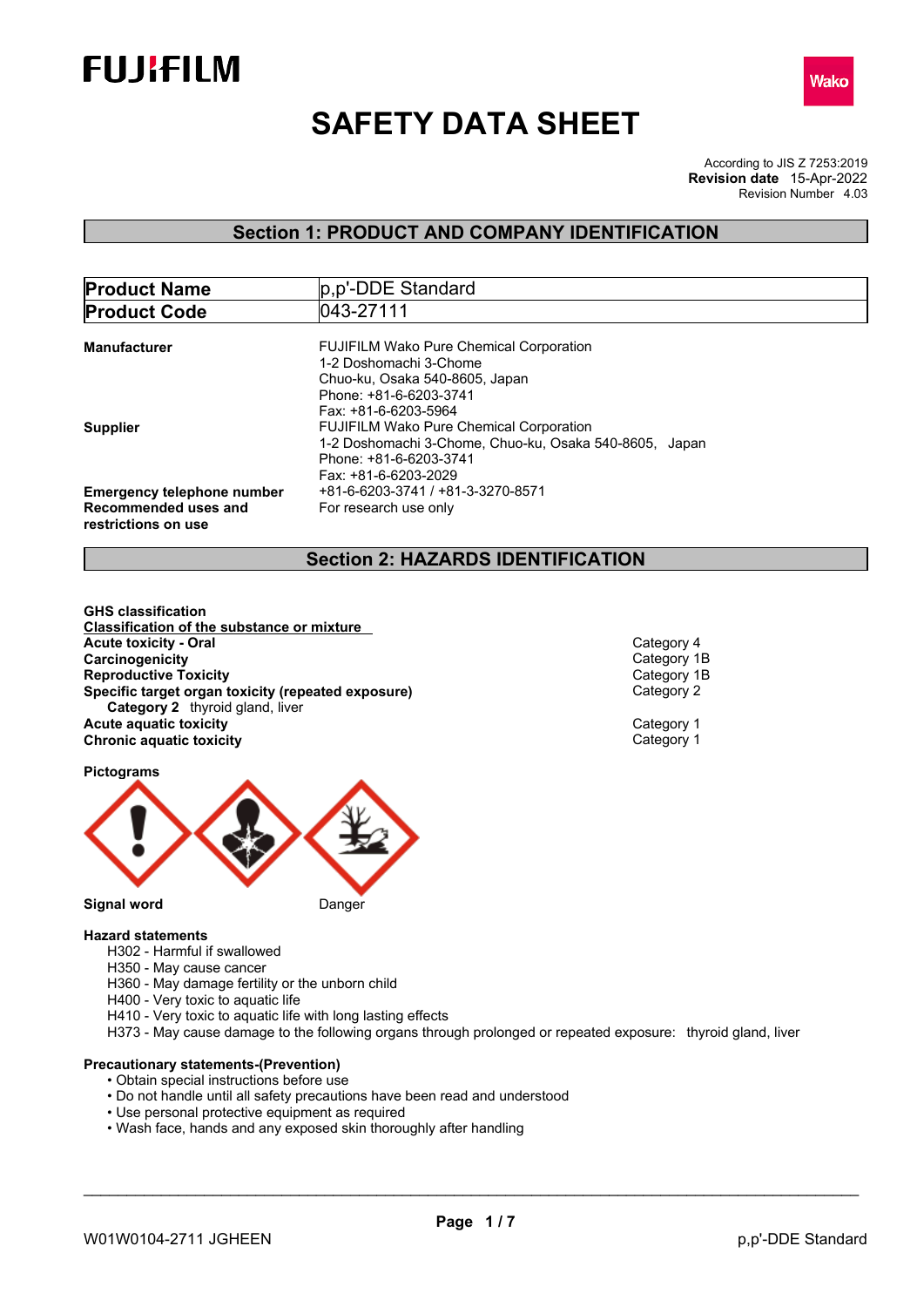- Do not eat, drink or smoke when using this product
- Do not breathe dust/fume/gas/mist/vapors/spray
- Avoid release to the environment

#### **Precautionary statements-(Response)**

- IF exposed or concerned: Get medical advice/attention
- IF SWALLOWED: Call a POISON CENTER or doctor/physician if you feel unwell
- Rinse mouth
- Collect spillage

**Precautionary statements-(Storage)**

• Store locked up

### **Precautionary statements-(Disposal)**

• Dispose of contents/container to an approved waste disposal plant

**Others**

**Other hazards** Not available

## **Section 3: COMPOSITION/INFORMATION ON INGREDIENTS**

**Single Substance or Mixture** Substance

**Formula** C14H8Cl4

| <b>Chemical Name</b>     | Weight-% | <b>Molecular weight</b>                             | <b>ENCS</b> | <b>ISHL No.</b> | CAS RN  |
|--------------------------|----------|-----------------------------------------------------|-------------|-----------------|---------|
| 2.2-Bis(p-chlorophenyl)- | 99.0     | 318.03                                              | N/A         | N/A             | 72-55-9 |
| 1-dichloroethvlene       |          |                                                     |             |                 |         |
| Note on ISHL No.:        |          | * in the table means announced chemical substances. |             |                 |         |

**Impurities and/or Additives:** Not applicable

## **Section 4: FIRST AID MEASURES**

#### **Inhalation**

Remove to fresh air. If symptoms persist, call a physician.

#### **Skin contact**

Wash off immediately with soap and plenty of water. If symptoms persist, call a physician.

#### **Eye contact**

IF IN EYES: Rinse cautiously with water for several minutes. Remove contact lenses, if present and easy to do. Continue rinsing. Immediate medical attention is required.

#### **Ingestion**

Rinse mouth. Never give anything by mouth to an unconscious person. Call a physician or poison control center immediately. Do not induce vomiting without medical advice.

#### **Protection of first-aiders**

Use personal protective equipment as required.

## **Section 5: FIRE FIGHTING MEASURES**

#### **Suitable extinguishing media**

Water spray (fog), Carbon dioxide (CO2), Foam, Extinguishing powder, Sand

#### **Unsuitable extinguishing media**

No information available

#### **Specific hazards arising from the chemical product**

Thermal decomposition can lead to release of irritating and toxic gases and vapors.

## **Special extinguishing method**

No information available

## **Special protective actions for**

#### **fire-fighters**

Use personal protective equipment as required.Firefighters should wear self-contained breathing apparatus and full firefighting turnout gear.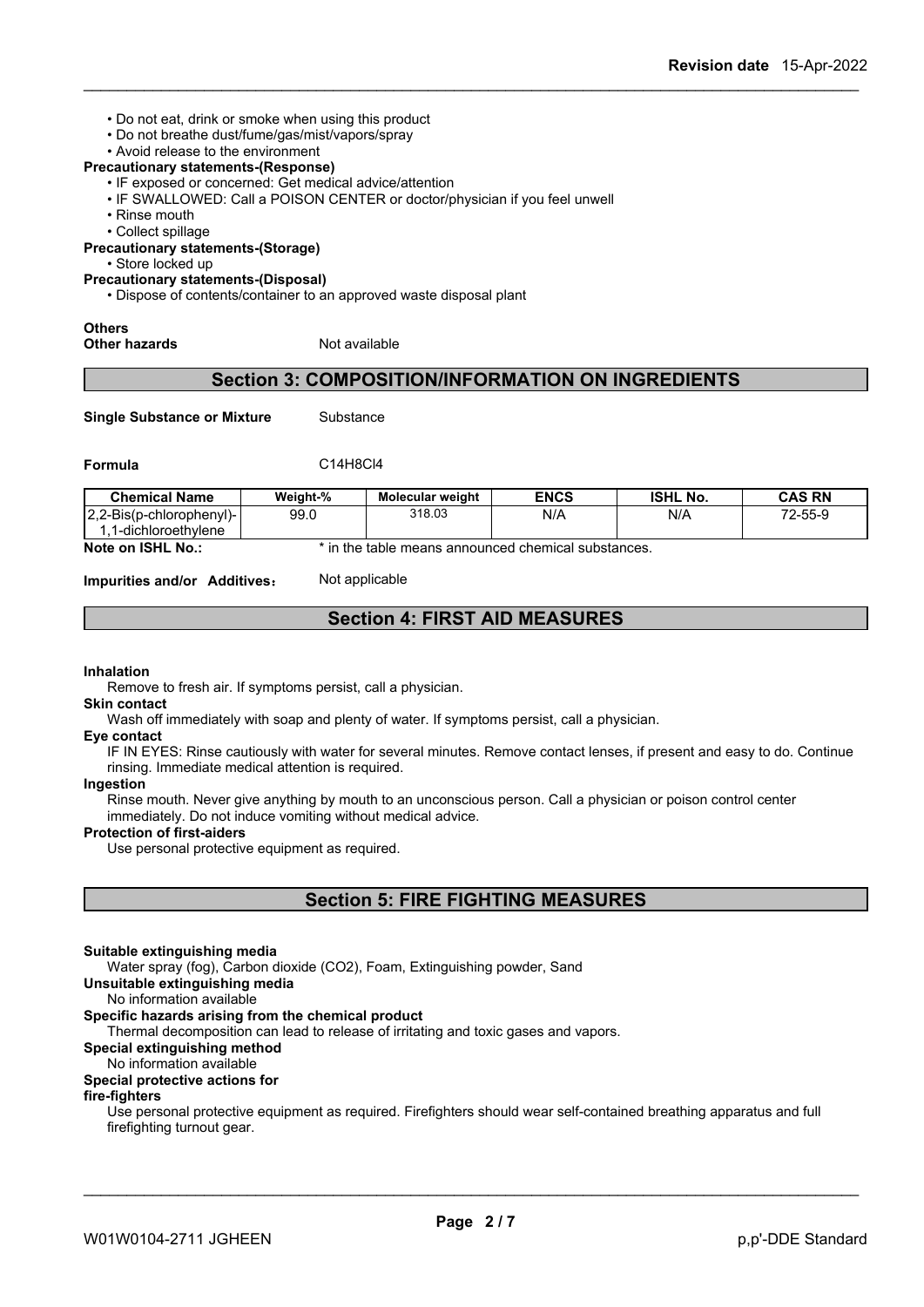## **Section 6: ACCIDENTAL RELEASE MEASURES**

#### **Personal precautions, protective equipment and emergency procedures**

For indoor, provide adequate ventilation process until the end of working. Deny unnecessary entry other than the people involved by, for example, using a rope. While working, wear appropriate protective equipments to avoid adhering it on skin, or inhaling the gas. Work from windward, and retract the people downwind.

#### **Environmental precautions**

To be careful not discharged to the environment without being properly handled waste water contaminated.

**Methods and materials for contaminent and methods and materials for cleaning up**

Sweep up and gather scattered particles, and collect it in an empty airtight container.

#### **Recoverly, neutralization**

No information available

#### **Secondary disaster prevention measures**

Clean contaminated objects and areas thoroughly observing environmental regulations.

## **Section 7: HANDLING AND STORAGE**

#### **Handling**

#### **Technical measures**

Avoid contact with strong oxidizing agents. Use with local exhaust ventilation.

#### **Precautions**

Do not rough handling containers, such as upsetting, falling, giving a shock, and dragging Prevent leakage, overflow, and scattering. Not to generate steam and dust in vain. Seal the container after use. After handling, wash hands and face, and then gargle In places other than those specified, should not be smoking or eating and drinking Should not be brought contaminated protective equipment and gloves to rest stops Deny unnecessary entry of non-emergency personnel to the handling area

#### **Safety handling precautions**

Avoid contact with skin, eyes or clothing. Use personal protective equipment as required.

#### **Storage**

**Safe storage conditions**

**Storage conditions** Keep container protect from light tightly closed. Store in a cool (2-10 °C) place. Packed with an inert gas. **Safe packaging material** Glass

**Incompatible substances** Strong oxidizing agents

## **Section 8: EXPOSURE CONTROLS/PERSONAL PROTECTION**

#### **Engineering controls**

In case of indoor workplace, seal the source or use a local exhaust system. Provide the safety shower facility, and handand eye-wash facility. And display their position clearly.

**Exposure limits** This product, as supplied, does not contain any hazardous materials with occupational exposure limits established by the region specific regulatory bodies.

#### **Personal protective equipment**<br>**Respiratory protection** Dust mask **Respiratory** protection

**Hand protection** Protection gloves **Eye protection** protective eyeglasses or chemical safety goggles<br> **Skin and body protection** Long-sleeved work clothes

#### **Skin** and body protection **General hygiene considerations**

Handle in accordance with good industrial hygiene and safety practice.

## **Section 9: PHYSICAL AND CHEMICAL PROPERTIES**

| Form  |  |  |
|-------|--|--|
| Color |  |  |

**Color** white **Color** white **Color** white **Color** white **Color** white **Color Color Color Color Color Color Color Color Color Color Color Color Color Color Color Color Color Color Color Appearance** crystalline powder or mass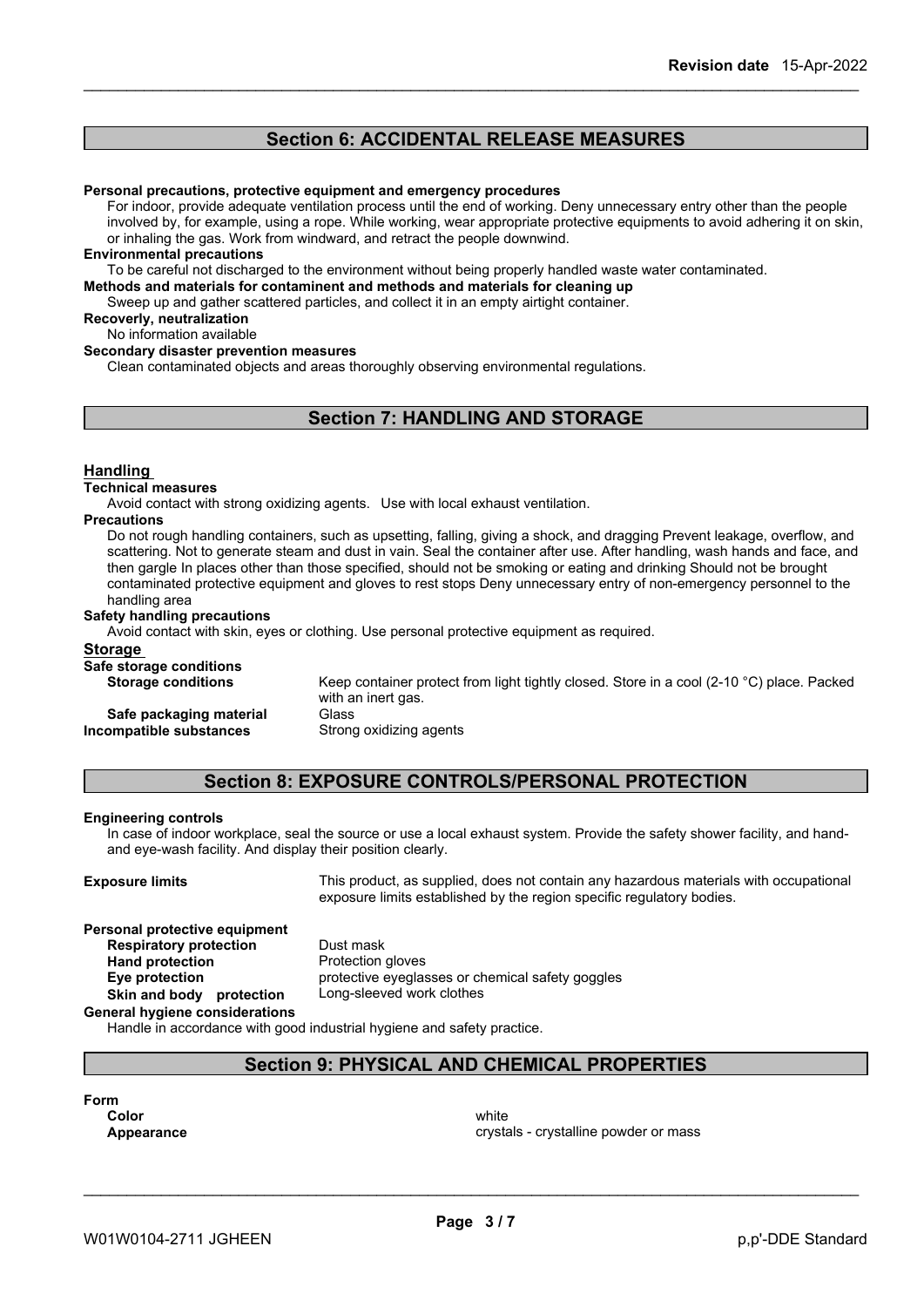**Odor Odor** no data available **no data available no data available no data available no data available no data available no data available no data available no data available no data available no data a Melting point/freezing point Boiling point, initial boiling point and boiling range** no data available **Flammability** no data available **Evaporation rate:**<br> **Elammability (solid, gas):**<br> **Elammability (solid, gas):**<br> **Elammability (solid, gas): Flammability** (solid, gas): **Upper/lower flammability or explosive limits Upper**: **We are the contract of the contract of the contract of the contract of the contract of the contract of the contract of the contract of the contract of the contract of the contract of the contract of the contract Lower: Contract and Contract available** to the no data available **Flash point**<br> **Auto-ignition temperature:**<br> **Auto-ignition temperature:**<br> **Auto-ignition temperature: Auto-ignition temperature: Decomposition temperature:** no data available **pH** no data available<br> **Viscosity (coefficient of viscosity)** no data available **Viscosity (coefficient of viscosity)** no data available **Dynamic viscosity**<br>Solubilities acetone : soluble .<br>no data available **n-Octanol/water partition coefficient: (log Pow) Vapour pressure value of the contract of the contract of the contract of the contract of the contract of the contract of the contract of the contract of the contract of the contract of the contract of the contract of th Specific Gravity / Relative density**<br> **Vapour density** no data available<br> **Vapour density Vapour density**<br> **Particle characteristics**<br> **Particle characteristics**<br> **Particle characteristics Particle characteristics** 

## **Section 10: STABILITY AND REACTIVITY**

#### **Stability**

| <b>Reactivity</b>                                    | no data available        |
|------------------------------------------------------|--------------------------|
| <b>Chemical stability</b>                            | May be altered by light. |
| <b>Hazardous reactions</b>                           |                          |
| None under normal processing                         |                          |
| <b>Conditions to avoid</b>                           |                          |
| Extremes of temperature and direct sunlight          |                          |
| Incompatible materials                               |                          |
| Strong oxidizing agents                              |                          |
| <b>Hazardous decomposition products</b>              |                          |
| Carbon monooxide (CO), Carbon dioxide (CO2), Halides |                          |

## **Section 11: TOXICOLOGICAL INFORMATION**

### **Acute toxicity**

| <b>Chemical Name</b>                     | Oral LD50       | <b>Dermal LD50</b> | <b>Inhalation LC50</b> |
|------------------------------------------|-----------------|--------------------|------------------------|
| $ 2,2$ -Bis(p-chlorophenyl)-1,1<br>-dicl | 880 mg/kg (Rat) | N/A                | N/A                    |
| hloroethylene                            |                 |                    |                        |

| <b>Chemical Name</b>                                                   | Acute toxicity -oral- source<br>information   | Acute toxicity -dermal- source Acute toxicity -inhalation gas-<br>information                   | source information                               |
|------------------------------------------------------------------------|-----------------------------------------------|-------------------------------------------------------------------------------------------------|--------------------------------------------------|
| 2,2-Bis(p-chlorophenyl)-1,1-dichloro Based on the NITE GHS<br>ethylene | Iclassification results.                      | Based on the NITE GHS<br>Iclassification results.                                               | Based on the NITE GHS<br>classification results. |
| $\mathbf{A}$                                                           | A control description of the book of the form | l Albania d'accidente e facto al adda a laterad i Albania d'accidente e facto al adda a lastado |                                                  |

| <b>Chemical Name</b>                                       | Acute toxicity -inhalation |                          | <b>Acute toxicity -inhalation dust-Acute toxicity -inhalation mist-</b> |
|------------------------------------------------------------|----------------------------|--------------------------|-------------------------------------------------------------------------|
|                                                            | vapor-source information   | source information       | source information                                                      |
| 2.2-Bis(p-chlorophenyl)-1.1-dichloro Based on the NITE GHS |                            | Based on the NITE GHS    | Based on the NITE GHS                                                   |
| ethvlene                                                   | Iclassification results.   | Iclassification results. | Iclassification results.                                                |

#### **Skin irritation/corrosion**

| <b>Chemical Name</b>                         | <b>Skin corrosion/irritation source information</b> |
|----------------------------------------------|-----------------------------------------------------|
| 2.2-Bis(p-chlorophenyl)-1.1-dichloroethylene | Based on the NITE GHS classification results.       |
| Serious eye damage/ irritation               |                                                     |
| <b>Chemical Name</b>                         | Serious eye damage/irritation source information    |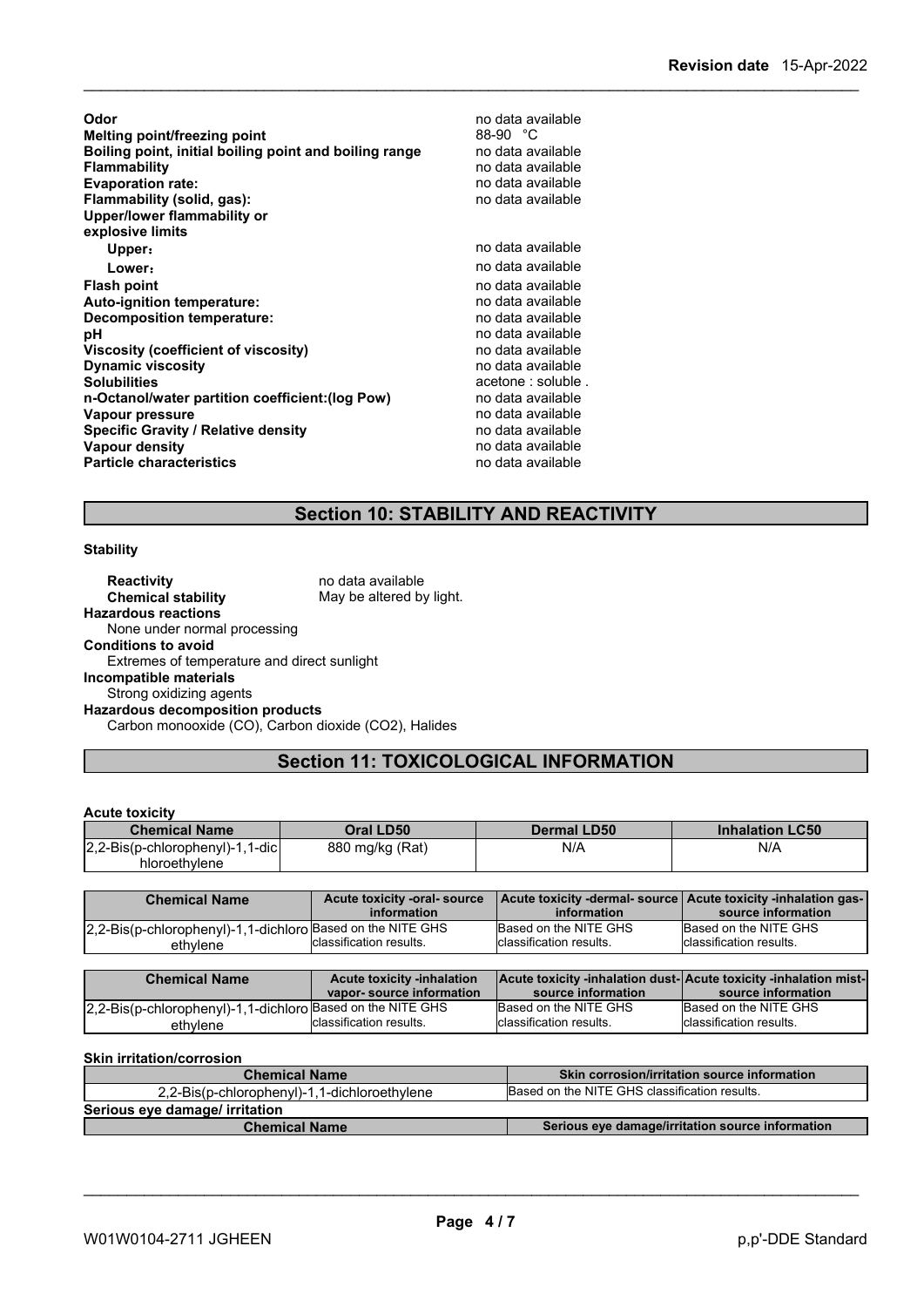| 2,2-Bis(p-chlorophenyl)-1,1-dichloroethylene            |            | Based on the NITE GHS classification results. |                                             |                                                      |
|---------------------------------------------------------|------------|-----------------------------------------------|---------------------------------------------|------------------------------------------------------|
| <b>Respiratory or skin sensitization</b>                |            |                                               |                                             |                                                      |
| <b>Chemical Name</b>                                    |            |                                               |                                             | Respiratory or Skin sensitization source information |
| 2,2-Bis(p-chlorophenyl)-1,1-dichloroethylene            |            | Based on the NITE GHS classification results. |                                             |                                                      |
| Reproductive cell mutagenicity                          |            |                                               |                                             |                                                      |
| <b>Chemical Name</b>                                    |            |                                               | germ cell mutagencity source information    |                                                      |
| 2,2-Bis(p-chlorophenyl)-1,1-dichloroethylene            |            | Based on the NITE GHS classification results. |                                             |                                                      |
| Carcinogenicity                                         |            |                                               |                                             |                                                      |
| <b>Chemical Name</b>                                    |            |                                               | <b>Carcinogenicity source information</b>   |                                                      |
| 2,2-Bis(p-chlorophenyl)-1,1-dichloroethylene            |            | Based on the NITE GHS classification results. |                                             |                                                      |
|                                                         |            |                                               |                                             |                                                      |
| <b>Chemical Name</b>                                    | <b>NTP</b> | <b>IARC</b>                                   | <b>ACGIH</b>                                | <b>JSOH (Japan)</b>                                  |
| 2,2-Bis(p-chlorophenyl)-1,1-dichloroethylene<br>72-55-9 |            | Group 2B                                      |                                             |                                                      |
| <b>Reproductive toxicity</b>                            |            |                                               |                                             |                                                      |
| <b>Chemical Name</b>                                    |            |                                               | Reproductive toxicity source information    |                                                      |
| 2,2-Bis(p-chlorophenyl)-1,1-dichloroethylene            |            | Based on the NITE GHS classification results. |                                             |                                                      |
| <b>STOT-single exposure</b>                             |            |                                               |                                             |                                                      |
| <b>Chemical Name</b>                                    |            |                                               | STOT -single exposure- source information   |                                                      |
| 2,2-Bis(p-chlorophenyl)-1,1-dichloroethylene            |            | Based on the NITE GHS classification results. |                                             |                                                      |
| <b>STOT-repeated exposure</b>                           |            |                                               |                                             |                                                      |
| <b>Chemical Name</b>                                    |            |                                               | STOT -repeated exposure- source information |                                                      |
| 2,2-Bis(p-chlorophenyl)-1,1-dichloroethylene            |            | Based on the NITE GHS classification results. |                                             |                                                      |
| <b>Aspiration hazard</b>                                |            |                                               |                                             |                                                      |
| <b>Chemical Name</b>                                    |            |                                               | <b>Aspiration Hazard source information</b> |                                                      |
| 2,2-Bis(p-chlorophenyl)-1,1-dichloroethylene            |            | Based on the NITE GHS classification results. |                                             |                                                      |
|                                                         |            |                                               |                                             |                                                      |

## **Section 12: ECOLOGICAL INFORMATION**

#### **Ecotoxicity**

| <b>Chemical Name</b>                   | Algae/aguatic plants | Fish | Crustacea                  |
|----------------------------------------|----------------------|------|----------------------------|
| -1.1-12.2-Bis(p-chlorophenyl)<br>1-dic | N/A                  | N/A  | LC50<br>Gammarus tasciatus |
| hloroethylene                          |                      |      | 0.00457<br>96 I<br>ma/l    |

#### **Other data**

| <b>Chemical Name</b>                         | Short-term (acute) hazardous to the<br>aquatic environment source | Long-term (chronic) hazardous to the<br>aquatic environment source |  |
|----------------------------------------------|-------------------------------------------------------------------|--------------------------------------------------------------------|--|
|                                              | information                                                       | information                                                        |  |
| 2,2-Bis(p-chlorophenyl)-1,1-dichloroethylene | Based on the NITE GHS classification<br>results.                  | Based on the NITE GHS classification<br>lresults.                  |  |

| Persistence and degradability    | No information available |  |
|----------------------------------|--------------------------|--|
| <b>Bioaccumulative potential</b> | No information available |  |
| <b>Mobility in soil</b>          | No information available |  |
| Hazard to the ozone layer        | No information available |  |
| <b>Mobility</b>                  |                          |  |

## **Section 13: DISPOSAL CONSIDERATIONS**

#### **Waste from residues**

Disposal should be in accordance with applicable regional, national and local laws and regulations. **Contaminated container and contaminated packaging**

Disposal should be in accordance with applicable regional, national and local laws and regulations.

## **Section 14: TRANSPORT INFORMATION**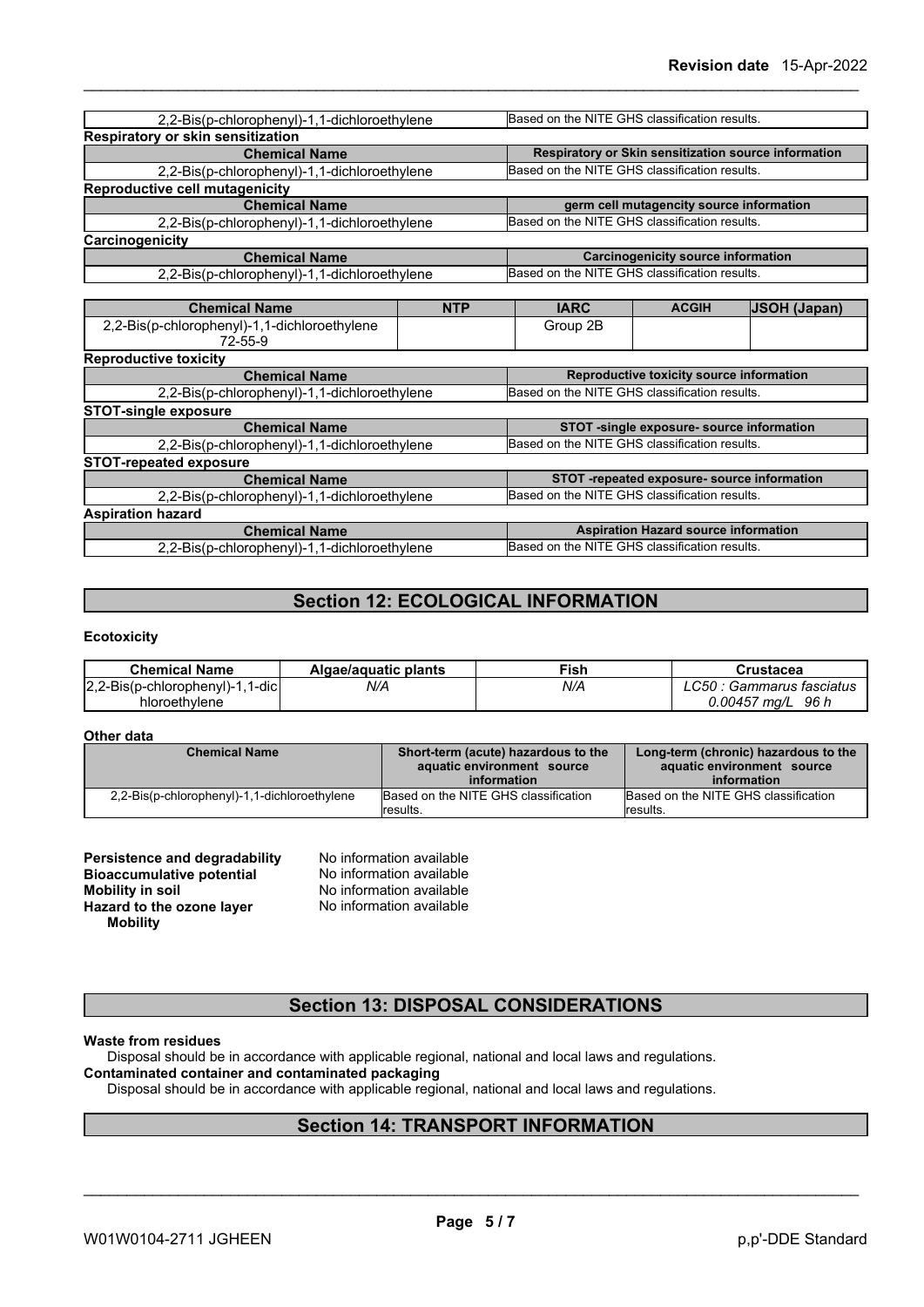| <b>ADR/RID</b>                   |                                                                                                      |
|----------------------------------|------------------------------------------------------------------------------------------------------|
| <b>UN number</b>                 | <b>UN3077</b>                                                                                        |
| Proper shipping name:            | Environmentally hazardous substance, solid, n.o.s.<br>(2,2-Bis(p-chlorophenyl)-1,1-dichloroethylene) |
| <b>UN classfication</b>          | 9                                                                                                    |
| <b>Subsidiary hazard class</b>   |                                                                                                      |
| <b>Packing group</b>             | Ш                                                                                                    |
| <b>Marine pollutant</b>          | Yes                                                                                                  |
|                                  |                                                                                                      |
| <b>IMDG</b>                      |                                                                                                      |
| <b>UN number</b>                 | <b>UN3077</b>                                                                                        |
| Proper shipping name:            | Environmentally hazardous substance, solid, n.o.s.                                                   |
|                                  | (2,2-Bis(p-chlorophenyl)-1,1-dichloroethylene)                                                       |
| <b>UN classfication</b>          | 9                                                                                                    |
| <b>Subsidiary hazard class</b>   |                                                                                                      |
| Packing group                    | Ш                                                                                                    |
| <b>Marine pollutant (Sea)</b>    | Yes                                                                                                  |
| Transport in bulk according to   | No information available                                                                             |
| Annex II of MARPOL 73/78 and     |                                                                                                      |
| the IBC Code                     |                                                                                                      |
| <b>IATA</b>                      |                                                                                                      |
| <b>UN number</b>                 | <b>UN3077</b>                                                                                        |
| Proper shipping name:            | Environmentally hazardous substance, solid, n.o.s.                                                   |
|                                  | (2,2-Bis(p-chlorophenyl)-1,1-dichloroethylene)                                                       |
| <b>UN classfication</b>          | 9                                                                                                    |
| <b>Subsidiary hazard class</b>   |                                                                                                      |
| Packing group                    | Ш                                                                                                    |
| <b>Environmentally Hazardous</b> | Yes                                                                                                  |
| <b>Substance</b>                 |                                                                                                      |

## **Section 15: REGULATORY INFORMATION**

| <b>International Inventories</b>                |                                                                                        |
|-------------------------------------------------|----------------------------------------------------------------------------------------|
| <b>EINECS/ELINCS</b>                            | Listed                                                                                 |
| <b>TSCA</b>                                     |                                                                                        |
| Japanese regulations                            |                                                                                        |
| <b>Fire Service Act</b>                         | Not applicable                                                                         |
| <b>Poisonous and Deleterious</b>                | Not applicable                                                                         |
| <b>Substances Control Law</b>                   |                                                                                        |
| Industrial Safety and Health Act Not applicable |                                                                                        |
| Industrial Safety and Health Act (              | 【2024.4.1∼】 Harmful Substances Whose Names Are to be Indicated on the Label (Law       |
| $2024 - )$                                      | Art.57, Para.1, Enforcement Order Art.18)                                              |
|                                                 | 【2024.4.1~】 Notifiable Substances (Law Art.57-2, Enforcement Oder Art.18-2 Attached    |
|                                                 | TableNo.9)                                                                             |
| Regulations for the carriage                    | Noxious Substances (Ordinance Art.3, Ministry of Transportation Ordinance Regarding    |
| and storage of dangerous                        | Transport by Ship and Storage, Attached Table 1)                                       |
| goods in ship                                   |                                                                                        |
| <b>Civil Aeronautics Law</b>                    | Misellaneous Dangerous Substances and Articles (Ordinance Art. 194, MITL Nortification |
|                                                 | for Air Transportation of Explosives etc., Attached Table 1)                           |
| Pollutant Release and Transfer Not applicable   |                                                                                        |
| <b>Register Law</b>                             |                                                                                        |
| (~2023.3.31)                                    |                                                                                        |
| <b>Export Trade Control Order</b>               | Not applicable                                                                         |
|                                                 | <b>Section 16: OTHER INFORMATION</b>                                                   |
|                                                 |                                                                                        |
| Key literature references and                   | NITE: National Institute of Technology and Evaluation (JAPAN)                          |
| sources for data etc.                           | http://www.safe.nite.go.jp/japan/db.html                                               |
|                                                 | <b>IATA dangerous Goods Regulations</b>                                                |

RTECS:Registry of Toxic Effects of Chemical Substances